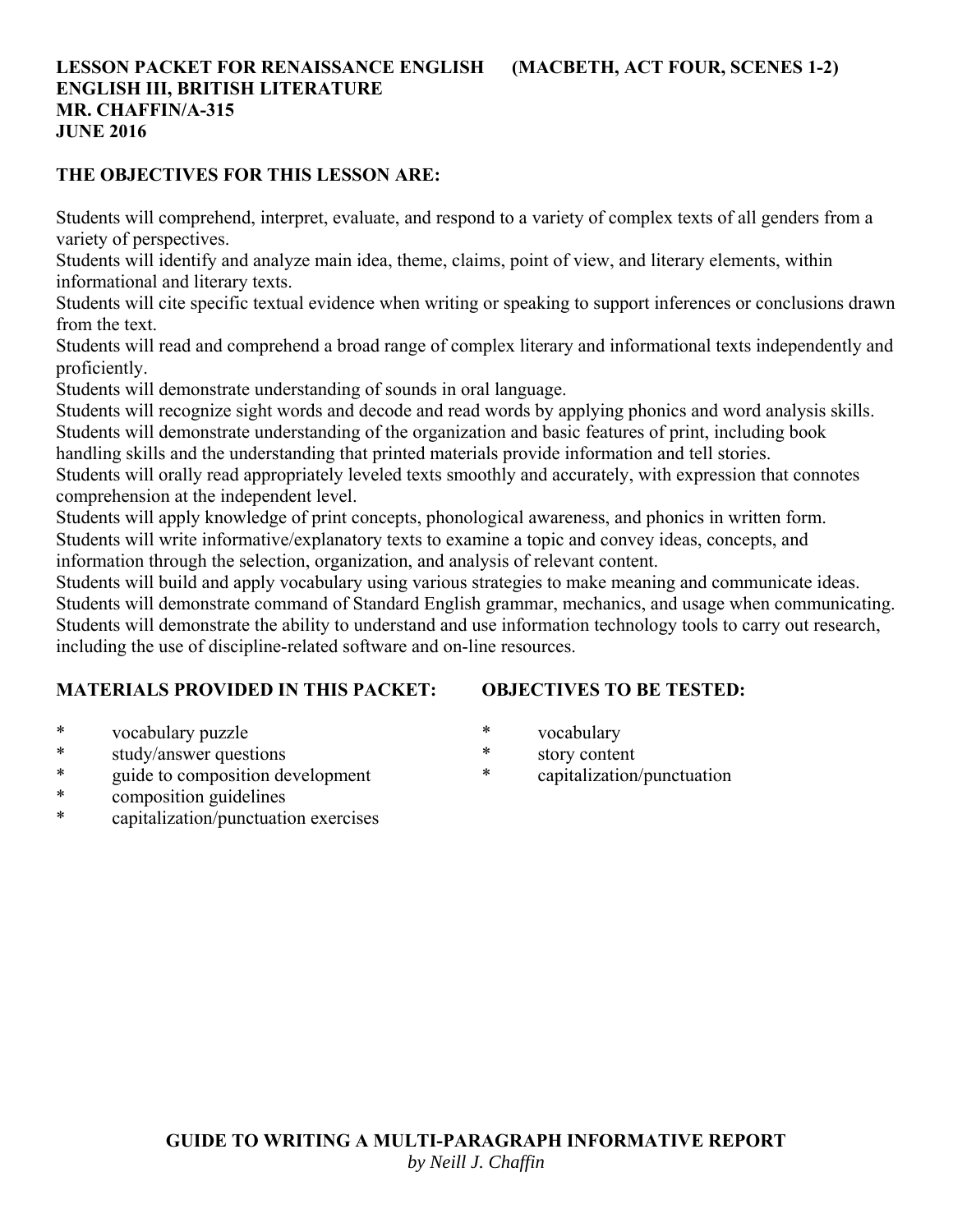There are many things to consider when writing a multi-paragraph informative report. What is your topic? Who is your audience? What sources are available? How will you develop the structure of your report? All of these must be effectively addressed to achieve success.

# **The Topic**

The topic on which you write must be of some conceivable interest to someone. If nobody, anywhere, at any time would have any interest in your topic, don't bother. Choose something else.

# **The Audience**

If your audience is, say, a bunch of eighty-year-olds, it is unlikely that they will be very interested in the development of recent children's video games. Conversely, it is unlikely that a bunch of, say, sixth-graders will be interested in advancements in geriatric medicine. Your topic must be of conceivable interest to your audience. A history of light-weight cotton fabrics probably won't interest a bunch of Inuits in a village in northern Alaska!

# **The Sources**

This is, of course, a school exercise in writing. Be careful what you choose to write about. Before you finally select your topic, be sure you can find information about it. No matter how interested you are in, say, nematode populations of the oceanic abyssal plain, if the only information you can find about it is some obscure research paper by a German scholar a hundred years, untranslated from the German, you just might want to reconsider your choice of topic!

## **The Structure**

This assignment is one that requires formal structure. You must have an opening statement that incites interest in your audience. You must clearly state the topic of your report. You must develop supporting information in coherently written sentences and paragraphs. You must draw some conclusion or summation at the end of the report. You must document your sources of information. You must write clear and meaningful sentences. You must spell, punctuate, and capitalize correctly. Your paragraphs must be unified around a central idea. There must be logical and/or sequential flow of the ideas and information in the paper. You must avoid irrelevant information. This is not a persuasive essay or opinion paper. You are presenting information.

Following is a report on the history of clocks. Since almost everyone in the world has a clock or watch, it is of reasonable relevance and interest to a wide audience. Note that I have provided a sidebar that comments on the paper. You will not do this in your paper: I include it for instructional purposes.

**The Development of Clocks** *by Neill J. Chaffin*

 The alarm rings. You reluctantly open your eyes and peer resentfully at the big red numbers on your digital alarm clock. You know you could hit the snooze button,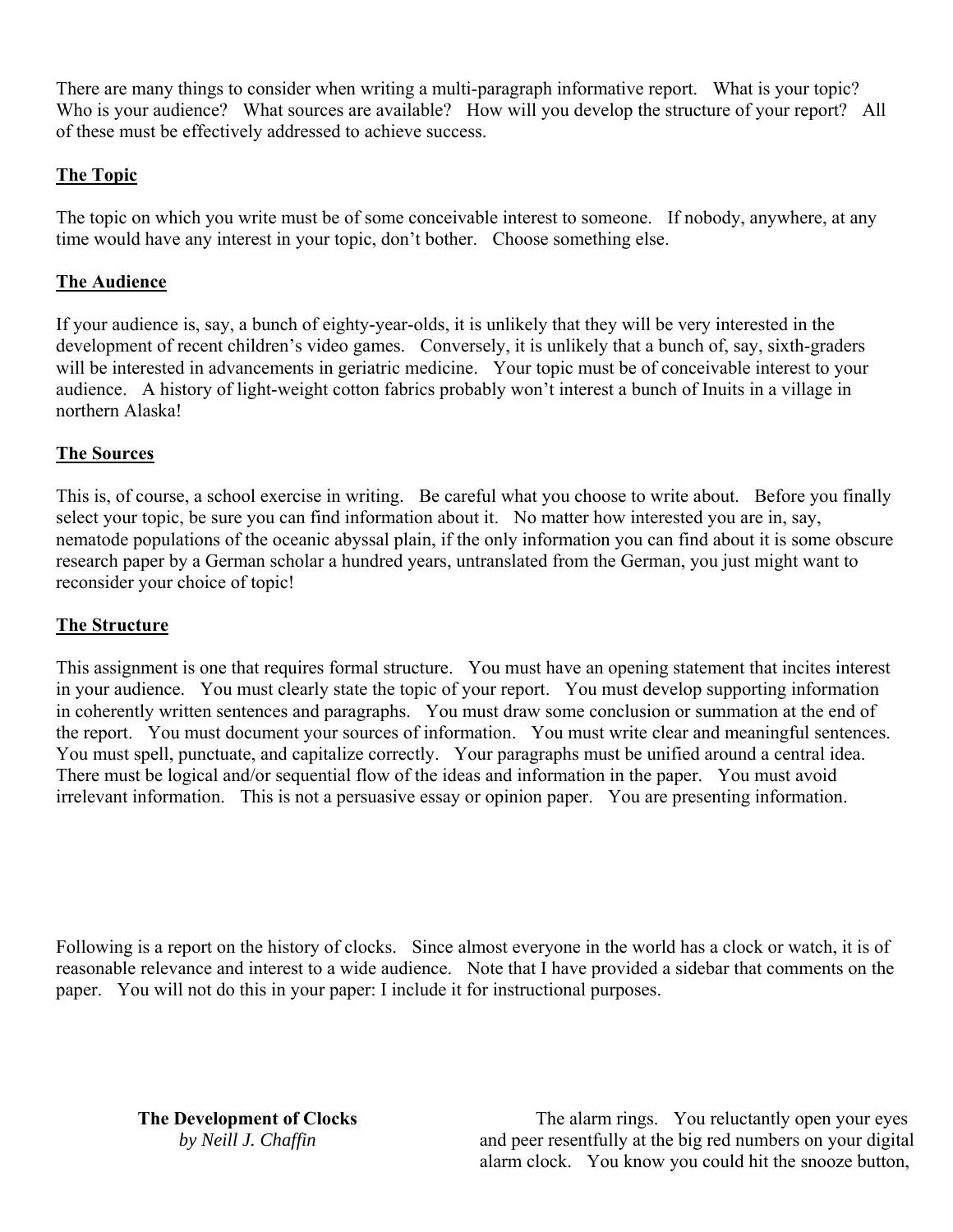but that is only delaying the inevitable: you have to get up. You will spend the rest of the day with your time ruled, measured, and controlled by clocks. How did it get to be this way? The development of clocks, and the life we lead as a result, is long and fascinating.

 Our very concept of time would be impossible without clocks. If there were no clocks, we would not be able to live efficient and productive lives. Since modern life requires cooperation and coordination, it is essential to know what time it is. Ancient people were unable to achieve the efficiency and productivity we now have because they could only guess at time or at time spans. This made coordinated action very difficult.

 The earliest time-keeping devices were simple: sandglasses, waterclocks, graduated candles, and sundials. They kept time, after a fashion. However, there were serious drawbacks to their usefulness: sandglasses had to be *readers a reason to continue reading.* turned, waterclocks froze in the winter, graduated candles burned unevenly, and sundials, obviously, only worked during the daylight hours. Something better was needed.

 The modern clock began with the development of mechanical time-keeping devices in the 14th century. Monks in monasteries needed a reliable way to tell the time: they were required to rise at specific hours of the night to say the rounds of prayers that were their obligation  $<sup>1</sup>$ .</sup> Sandglasses, waterclocks, candles, and sundials were obviously limited, as previously stated. At some point, some monk figured out how to use gravity weights to turn wheels and gears to tell time. The earliest such clocks probably had no dials or hands: the movements were used to ring a bell to tell the time. The earliest complete clock still in existence is the one at Salisbury Cathedral in England. Built about 1386 A.D., it was a tower or turret clock that rang a bell to count the hours  $2$ .

 Town governments installed clocks in churches and municipal building towers so everyone could know the time. By the early 16th century, personal clocks had become fairly common among the wealthy. Hand-made, ornate, and expensive, these clocks sat on tables or shelves or hung on walls. They were gravity powered: that is, they were weight-driven. The most popular style was the carriage clock, so called because it was small enough to be carried from one room to another. Even the wealthy couldn't usually afford more than one. Still, it was now possible to regulate time and work much more efficiently than before. "Eight o'clock in the morning" is a lot more precise than "during the first hour of daylight"!

 The long-case clock, now popularly called the grandfather clock, was developed in the late  $17$ th century<sup>3</sup>. The fitting of a long pendulum and an anchor escapement

 Clock design improved rapidly. Advances in metal technology made spring-driven clocks possible. Brass began to be used for the plates of mechanical clocks. Steel was used for the arbors. The development of the pendulum to replace the old verge-and-foliot balance system considerably improved the accuracy of clocks. Clocks would now keep time to within a few seconds per day, instead of a few minutes.

*The opening presents a scenario familiar to all. It develops interest. It leads into the topic statement: the history of clocks.*

*The relevance and importance of clocks is discussed, giving* 

*The antecedents of modern clocks are discussed, including their drawbacks..* 

*This paragraph details what is known about the earliest true clocks, and it gives an example of such. It relates the reason reliable clocks were developed.*

*The development of public and private clocks is detailed. A connection is drawn between clocks and the modern concept of time.*

*The further technological development of clocks is discussed.*

further increased accuracy. The use of a weight-driven movement in these clocks, as opposed to a spring-driven movement, also increased accuracy. Gravity does not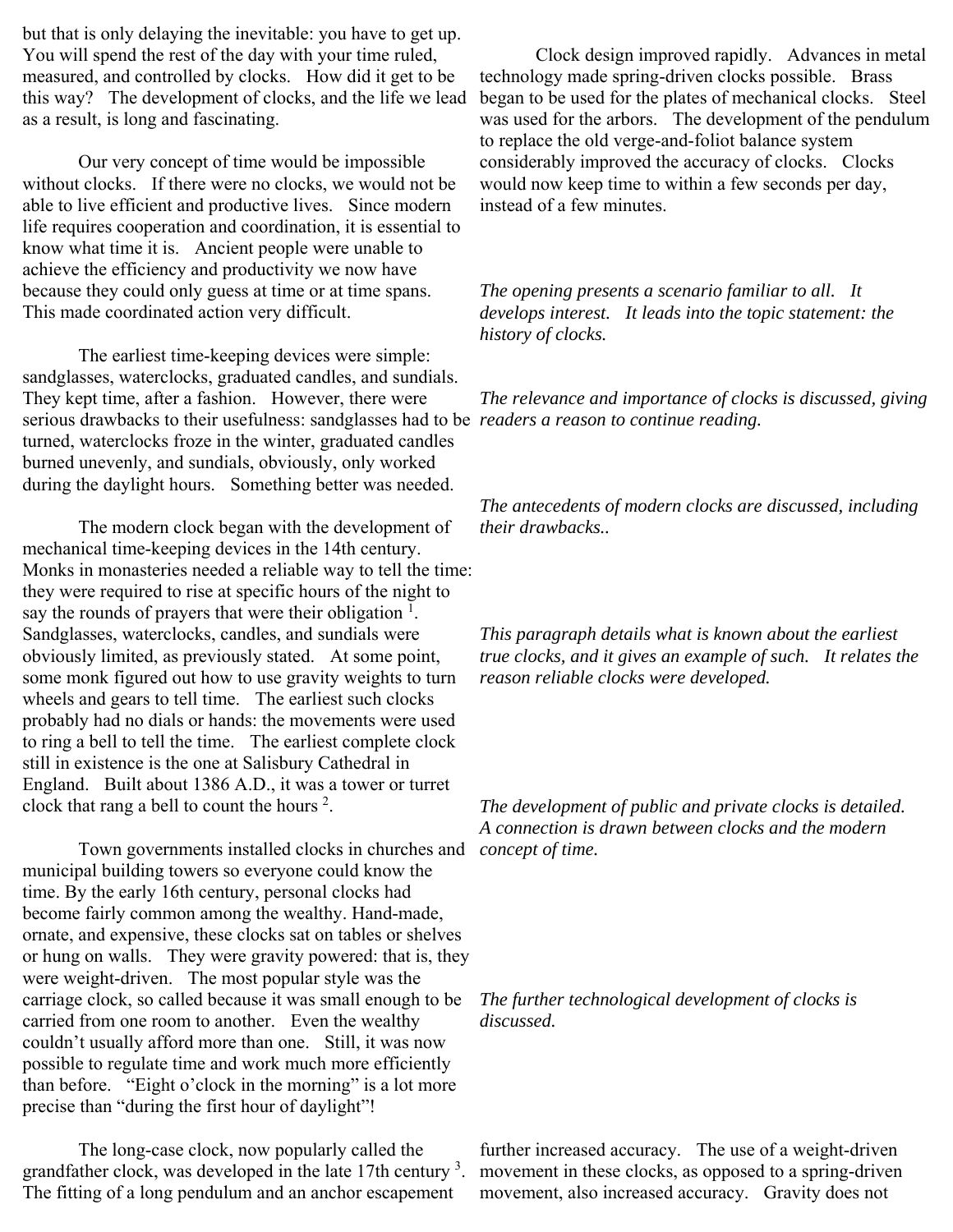vary. Spring power varies depending on how much the springs are wound and how old the springs are, since they lose power as they age due to metal fatigue. Grandfather clocks remain popular today, although more from a decorative viewpoint than a practical one.

 Clock ownership remained out of the reach of the general population until the Industrial Revolution of the 19th century. Especially in the New England area of the United States, machine production and assembly-line techniques resulted in massive numbers of clocks being produced. Big companies like Seth Thomas, Gilbert, Waterbury, New Haven, and Ingraham produced millions of clocks. They were sturdily built, cleverly engineered to run despite considerable dirt and wear, and priced so that most people could afford them. As a result, the daily life of people became more and more closely regulated by time. The success of these clocks is evidenced by the fact that huge numbers are still running today, and every antique shop has several of them for sale. It is not unusual for the average clock enthusiast to have clocks in running condition that are in excess of a hundred years old.

 The age of the mechanical clock began to fade with the development of electrically-driven clocks during the 1930's. Speed-governed electric motors replaced spring and weight driven movements<sup>4</sup>. The Great Depression drove virtually all of the old-line clock companies into bankruptcy. The later development of battery-powered movements regulated by the oscillations of quartz crystals further improved the accuracy and affordability of clocks. Accuracy became a matter of seconds per year instead of minutes per week. Now only a small percentage of the clock market is for mechanical movements, those being produced in Germany, Korea, and most recently in China. They are more prized as decorative items than as time-keepers.

 Pericles, an ancient Greek statesman, is quoted as saying, "Be ruled by time, the wisest counselor of all". The truth of his statement has been demonstrated by centuries of development in the art and science of time-keeping. New clocks now correct themselves via radio signals from an atomic clock in Fort Collins, Colorado. Digital telephones, computers, cell phones, business systems, global positioning satellites, and countless other things are dependent upon the accurate measurement of time. There are those who say that we are slaves to the clock, but the modern world could not exist without clocks. Remember that the next time your alarm clock goes off!

1. (Baillie, G.H. *et al.* 7) *Britten's Old Clocks and Watches and Their Makers*, 7th Edition. New York; Bonanza Books, 1956.

2. (Baillie *et al*. 10)

3. Swedberg, Robert and Harriet 19). *Encyclopedia of Antique American Clocks*. Iola, Wisconsin; Krause Publications, 1985.

4. (Swedberg 19)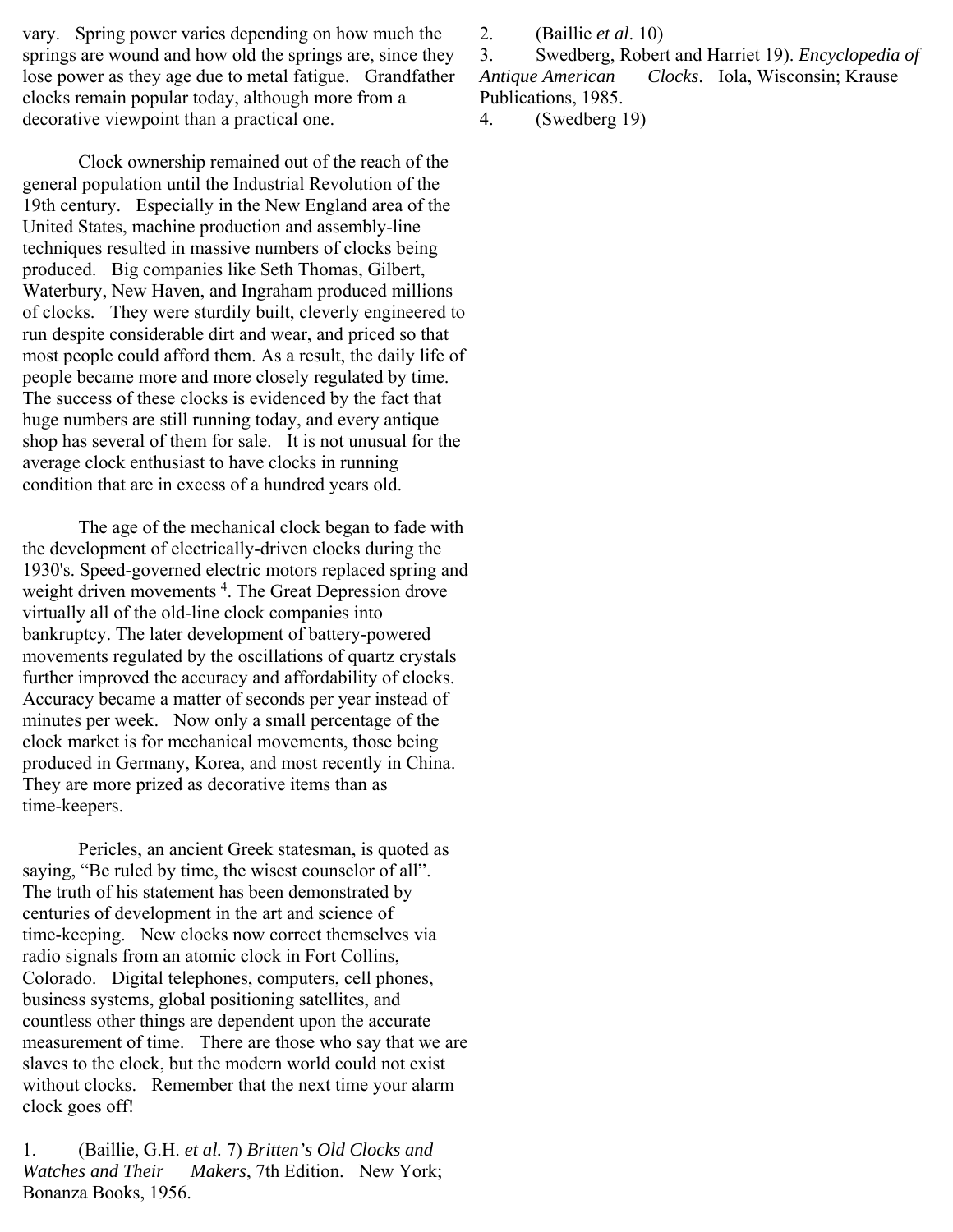*The development of the long-case clock, long pendulum, and anchor escapement are discussed; clock development is The successors are detailed, including information about brought up to relatively modern times.*

*The virtual demise of the mechanical clock is discussed. their accuracy. The place of mechanical clocks in the modern world is established.*

*The modern era of the mechanical clock comes to its fruition. The prevalence of clocks in virtually every household makes daily life ever more regulated by time.*

*The significance of clocks and time-keeping is connected to history. The relevance of accurate clocks is discussed. There is a reconnection to the opening scenario.*

*These are reference notes, indicating where the information was obtained. Notice that notes 2 and 4 are from the same sources as 1 and 3.*

#### **EXERCISE ON SENTENCE FRAGMENTS, RUN-ONS, AND COMPLETE SENTENCES**

*Directions: Classify the following as fragments, run-ons, or complete sentences:*

- 01. All over the area near the left bank of the river that flows through the city.
- 02. Colonel Mustard with a lead pipe in the library.
- 03. Near the dock lay a half-submerged trawler with rotting nets on its deck.
- 04. We listened for the thousandth time that night to a commercial for a pizza parlor.
- 05. A massive bronze statue of the Madonna sat on the desk a book lay beside it.
- 06. A massive bronze statue of the Madonna sat on the desk; a book lay beside it.
- 07. A massive bronze statue of the Madonna sat on the desk, a book lay beside it.
- 08. A massive bronze statue of the Madonna sat on the desk, and a book lay beside it.
- 09. After the end of program, we went out for dinner.
- 10. When dinner was finished and we drove back along the highway toward home.
- 11. When dinner was finished, we drove back along the highway toward home.
- 12. We hiked, played, walked, and sun-bathed along the white sandy beach.
- 13. Down crashed the mast, the ship listed heavily to port, and the sailors jumped overboard.
- 14. Because it had a flat tire, the car sat on the side of the road for five hours.
- 15. Because it had a flat tire, the car sat on the side of the road for five hours, and then a tow-truck came to retrieve it, which the owner really liked, because he did not have another car so he had to walk.
- 16. The teacher thought of another sentence for the exercise then he typed it.
- 17. When the teacher thought of another sentence for the exercise and typed it.
- 18. The teacher thought of another sentence for the exercise, and then he typed it.
- 19. Several clocks, a poster by Edward Gorey, and numerous diplomas and awards on the office wall.
- 20. There were several clocks, a poster by Edward Gorey, and numerous diplomas on the office wall.

## **EXERCISE ON MISPLACED AND DANGLING MODIFYING PHRASES AND FAULTY SUBORDINATION OF CLAUSES**

 $\_$  , and the contribution of the contribution of the contribution of the contribution of the contribution of  $\mathcal{L}_\text{max}$ 

*Directions: Correct and re-write the following sentences:*

- 01. The hotel sits on the left bank of the river most frequently occupied by tourists.
- 02. Gliding in for a landing, the air traffic controller guided the damaged airplane.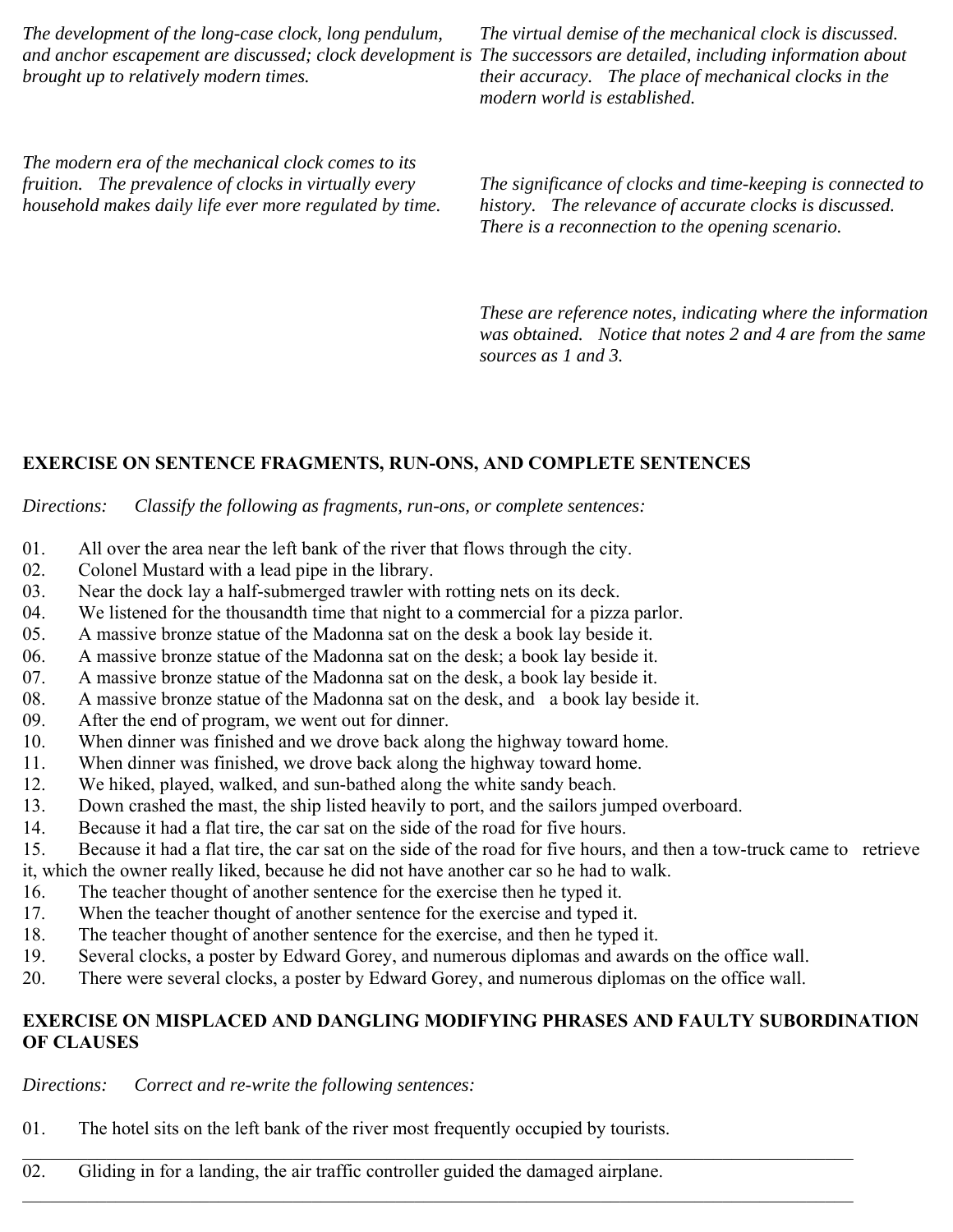- 03. The courier spoke to the receptionist who was delivering an envelope.
- 04. The building was rebuilt by the owners destroyed by the hurricane.
- 05. Soaring high above the city, the houses looked like little boxes.
- 06. A milk shake was served to each visitor topped with whipped cream and a cherry.
- 07. Damaged beyond hope of repair, Sherry viewed her car.
- 09. When the sky grew dark, the storm approached.
- 10. After the janitors cleaned up the mess in the cafeteria, the students ate lunch.

# **EXERCISE ON CAPITALIZATION**

*Directions: Correct the errors of capitalization, either of omission or commission:*

- 01. The man worked at industrial machine parts, inc.
- 02. On mondays, wednesdays, and thursdays he went to work early.
- 03. Work was most intense during April and may, and vacations were taken during December and January.
- 04. He had a three-day weekend once each Month; He had to work saturdays once each Month as well.
- 05. In addition to english, spanish is widely spoken in the southwest of the united states.
- 06. We drove Eastward into arkansas, and then we went South into Louisiana, a state on the gulf of mexico.
- 07. Many canadian provinces border the united states; Accordingly, many american States border canada.
- 08. The great plains is an area in the middle of the United States; Extremes of weather in the Spring and Summer are common.
- 09. The 2012 summer olympics were held in the united kingdom, and queen elizabeth II opened the ceremonies.
- 10. She was accompanied by her husband prince phillip and other member of the Royal Family.
- 11. In our american history class we discussed the mexican-american war, including the part played by general antonio lopez de santa anna, who was late president of mexico.
- 12. He was defeated and captured in a battle on the banks of the san jacinto river.
- 13. His forces defeated the americans in a battle fought at the alamo, now a National Monument, in san antonio, a city in texas.
- 14. "how many of you," asked mrs. gulliver, "Have completed the work that is due today?"
- 15. The english poet and playwright william shakespeare was born in the Town of stratford-upon-avon in england.
- 16. He went to his doctor, philip mosca, m.d., and he had several tests and procedures.
- 17. Our family reunion was attended by aunt Maria, uncle joe, and several Cousins and Nephews.
- 18. The highest mountain in the world, mt. everest, was first climbed by sir edmund hillary, a man from new zealand, and by tenzing norgay, a man from tibet.
- 19. "Did mr. chaffin say, 'the work is due by the end of class'?" Asked gina.
- 20. The Captain of the ship ordered the crew to abandon the Ship after it struck rocks off the italian coast.
- 21. "Did you say, captain," asked the Teacher, "That you have served two tours in afghanistan?"
- 22. He read in the new york times, one of the Nation's greatest newspapers, that president obama was visiting the dominican republic, a Country in the caribbean sea.
- 23. I have attended concerts by the beach boys, the beegees, the rolling stones, ike and tina turner, and wishbone ash, all great Rock and Roll Bands.
- 24. In one of the pirates of the caribbean movies, the father of captain jack sparrow was played by keith richards, the long-time guitarist for the rolling stones, the world's greatest-and oldest-rock and roll band.
- 25. The oklahoma city public schools began classes on Wednesday, August 1.

# **EXERCISE ON PUNCTUATION**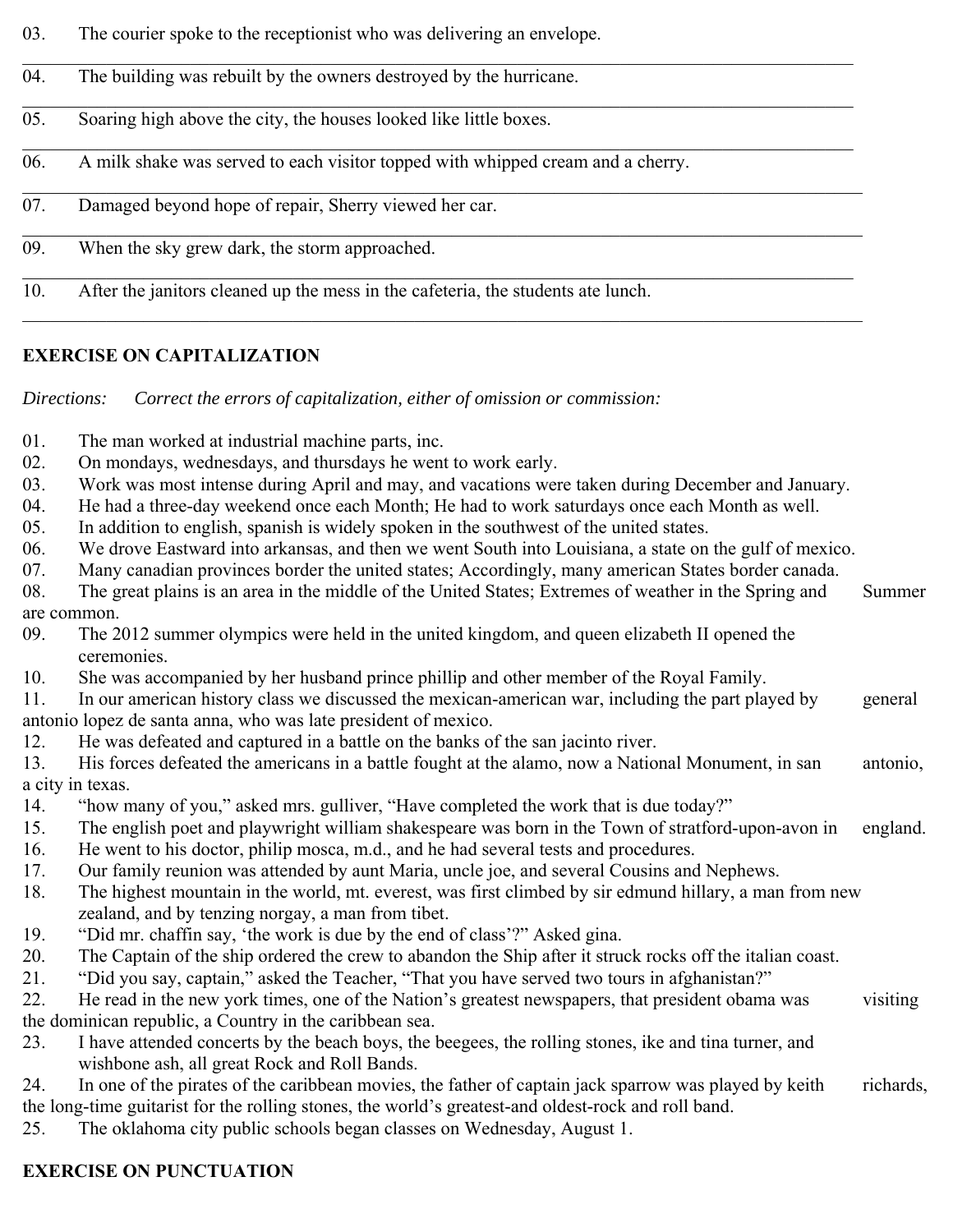## *Directions: Correct the errors in punctuation, either of omission or commission:*

- 01. Sojourner Truth was instrumental in freeing people from slavery?
- 02. Many African American women helped Northern troops in military raids
- 03. After we moved to Boston we bought a house north of the city
- 04. They purchased a stapler a tape dispenser two lamps and a pencil sharpener.
- 05. Painted in bright colors the house caught the attention of passersby.
- 06. They lived at 4949 N Briant Street Brixley Illinois
- 07. Bring me some wrenches then hand them to me one by one
- 08. We understood the message at once we had to comply with his wishes in order to survive.
- 09. The party was held on Tuesday March 29 at two o clock in the afternoon.
- 10. Mr. Bartlett who is the man in the business suit is noted for dressing well and working hard?
- 11. With a good education noted in her resume the woman applied for a job at the company.
- 12. I arise at 5 00 A M and immediately begin preparations to go to work.
- 13. She washed her hair applied her cosmetics put on her best dress and left the apartment
- 14. He planted the following crops barley wheat corn and alfalfa.
- 15. Valerie do you want to go to the party or not
- 16. No she didn t want to go but she did ask if we could go out for dinner?
- 17. His favorite bands were the Beatles the Rolling Stones Creedence Clearwater Revival and Three Dog Night
- 18. Twenty five boys and thirty one girls attended the seminar and most of them enjoyed it.
- 19. Have you considered moving buying new furniture and getting a haircut!
- 20. The doctor s orders were not clear and the patient was worried about what would happen.
- 21. No I don t want to see the movie and I can t understand why you want to do so either.
- 22. It s not a great surprise that you re not going with us.
- 23. We finished the painting however there was still some finishing work to do.
- 24. *Silent Spring* Rachel Carson s book about pollution was a wake-up call to America.
- 25. What a great party this is

# **STUDY QUESTIONS FOR MACBETH, ACT FOUR, SCENES 1 AND 2**

*Directions: Answer the following questions:*

- 01. Chart the rhyme scheme of the witches' spell in lines 4-9.
- 02. What shows the state of MacBeth's mind and character in lines 44-45?
- 03. What does the first apparition (the armed head) tell MacBeth?
- 04. Who is the Thane of Fife?
- 05. What does the second apparition (the bloody child) tell MacBeth?
- 06. How does this give confidence to MacBeth concerning MacDuff?
- 07. What does the third apparition (the crowned child) tell MacBeth?
- 08. How does this make MacBeth feel?
- 09. From a religious point of view, how can we infer that the witches are lying or at least not telling everything?
- 10. Who is the master of the witches and of Hecate?
- 11. What alarms MacBeth about the last vision he sees?
- 12. Who enters the cave after the Weird Sisters vanish?
- 13. What news does he bring of MacDuff?
- 14. How does this frustrate MacBeth?
- 15. What ironic thing does MacBeth say to him about the predictions of the witches?
- 16. What does he decide to do to strike at MacDuff in any way he can?
- 17. Lady MacDuff believes her husband has fled out of fear; what does Ross say to her to contradict this?
- 18. Why does Lady MacDuff tell her son that his father is dead?
- 19. After a conversation with her son, what does she tell him his father has become?
- 20. The son shows a certain precocious intelligence. What does he say about his mother's comment that all liars and swearers must be hanged by the honest men?
- 21. What does the messenger advise Lady MacDuff to do?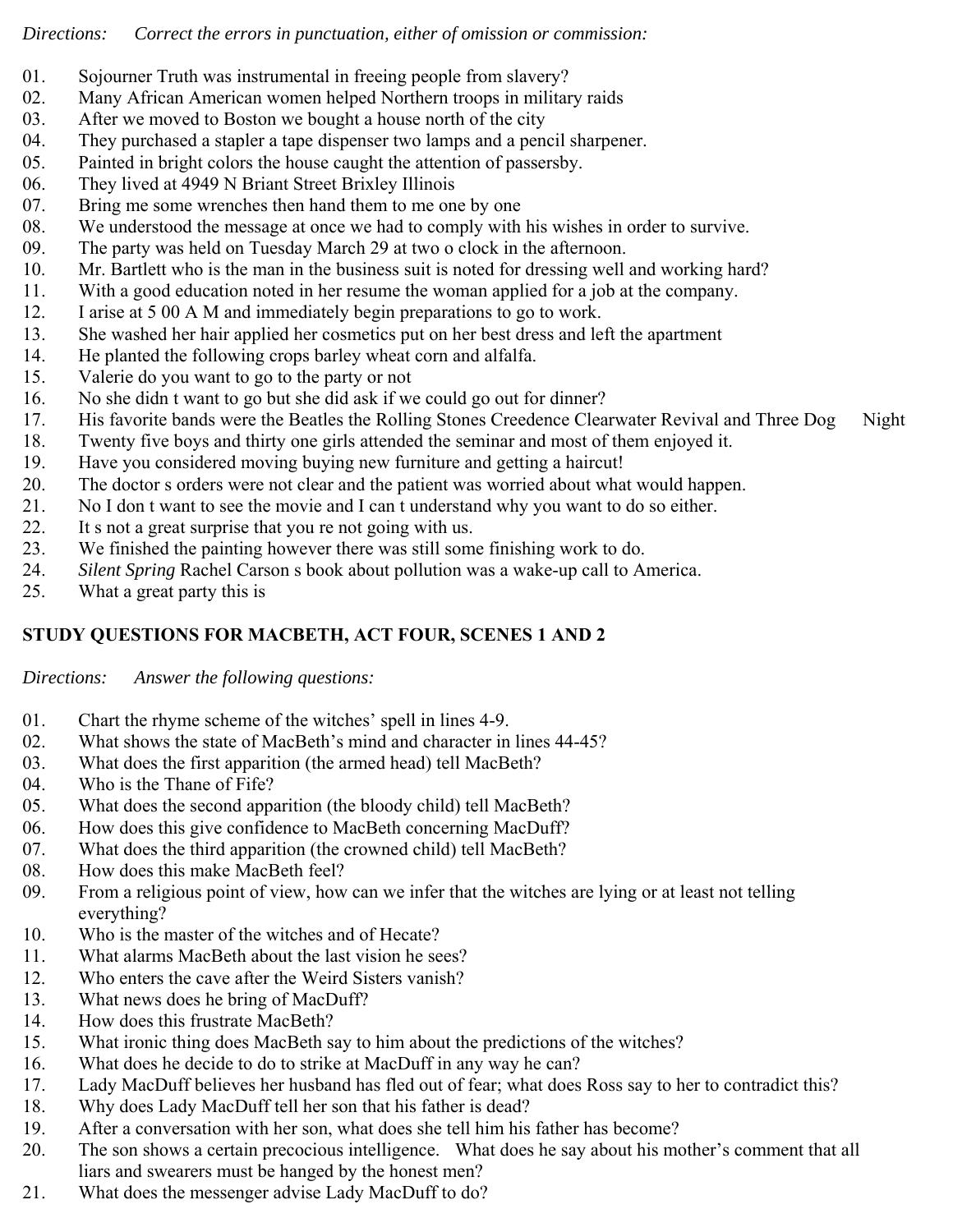- 22. What does the murderer who enters do to the son when the son calls him a villain?
- 23. What does the son's defense of his father indicate about his belief of his father being a traitor?
- 24. What does Lady MacDuff do?<br> **VOCABULARY** MACBE

# **MACBETH, ACT FOUR, SCENES 1 AND 2**

*Directions: Match the definitions to the words by writing the letter of the definition in front of the word:*

| 01. | antic                                           | $\mathbf b$ .             | Meowed; cried softly                              |
|-----|-------------------------------------------------|---------------------------|---------------------------------------------------|
| 02. | aright                                          | c.                        | A small insect-eating mammal with spines, akin    |
| 03. | assurance                                       | to a porcupine; hedgehog  |                                                   |
| 04. | blaspheming                                     | d.                        | Uttered a high-pitched sound of distress,         |
| 05. | brinded (brindled)                              |                           | complaint, or fear                                |
| 06. | cauldron                                        | e.                        | Exuded; emitted; gave forth                       |
| 07. | caution                                         | f.                        | Work                                              |
| 08. | chafed                                          | g.                        | Large pot for cooking                             |
| 09. | confound                                        | h.                        | Preying; plundering                               |
| 10. | destruction                                     | I.                        | A poisonous European plant                        |
| 11. | diminutive                                      | $\mathbf{j}$ .            | Using profane or contemptuous, especially         |
| 12. | eclipse                                         |                           | towards God                                       |
| 13. | elves                                           | k.                        | Any of several evergreen needle-leafed shrubs;    |
| 14. | exploits                                        |                           | somewhat poisonous                                |
| 15. | fairies                                         | 1.                        | Shadow cast by the earth on the moon because      |
| 16. | frets                                           | of the sun's position     |                                                   |
| 17. | hags                                            | m.                        | Sticking or prickly feeling                       |
| 18. | hedge-pig                                       | n.                        | Imaginary beings of human form, supposed to       |
| 19. | hemlock                                         |                           | have magical powers; elf                          |
| 20. | homely                                          | 0.                        | Imaginary beings of human form, supposed to       |
| 21. | issue                                           |                           | have magical powers; fairies                      |
| 22. | judicious                                       | p.                        | Witches                                           |
| 23. | laudable                                        | q.                        | Science/art of traveling on the sea               |
| 24. | lease                                           | r.                        | Defeat; destroy                                   |
| 25. | mansion                                         | ${\bf S}$ .               | Devastation; ruin                                 |
| 26. | methinks                                        | t.                        | Carefulness                                       |
| 27. | mettled                                         | u.                        | Correctly                                         |
| 28. | mewed                                           | V.                        | With firm confidence                              |
| 29. | navigation                                      | w.                        | Certainty; sureness                               |
| 30. | nigh                                            | Х.                        | Having high character, spirit, courage, etc.      |
| 31. | pernicious                                      | у.                        | Defeated; conquered                               |
| 32. | pricking                                        | Z.                        | Rubbed; annoyed; irritated                        |
| 33. | ravined                                         | aa.                       | Irritates; annoys                                 |
| 34. | resolute                                        | bb.                       | Period of time, as of a contract, agreement, etc. |
| 35. | sear                                            | cc.                       | Beats; pulses                                     |
| 36. | sprites                                         | dd.                       | Children; offspring; progeny                      |
| 37. | sweltered                                       | ee.                       | Burn; char                                        |
| 38. | throbs                                          | ff.                       | Imaginary spirit or being; fairy; elf; goblin     |
| 39. | toil                                            | gg.                       | Playful, silly, or ludicrous act                  |
| 40. | unsanctified                                    | hh.                       | Causing great injury, damage, etc.                |
| 41. | vanquished                                      | ii.                       | Deeds; actions                                    |
| 42. | villain                                         | $\overline{\mathbf{j}}$ . | Large house                                       |
| 43. | whined                                          | kk.                       | Small; tiny; little                               |
| 44. | wit                                             | 11.                       | A small variety of songbird                       |
| 45. | wren                                            | mm.                       | Wise; carefully considered                        |
| 46. | yew                                             | nn.                       | Intelligence                                      |
| a.  | having a gray or tawny coat streaked or spotted | 00.                       | Characteristic of home life; simple;              |
|     | with a darker color                             | unpretentious             |                                                   |